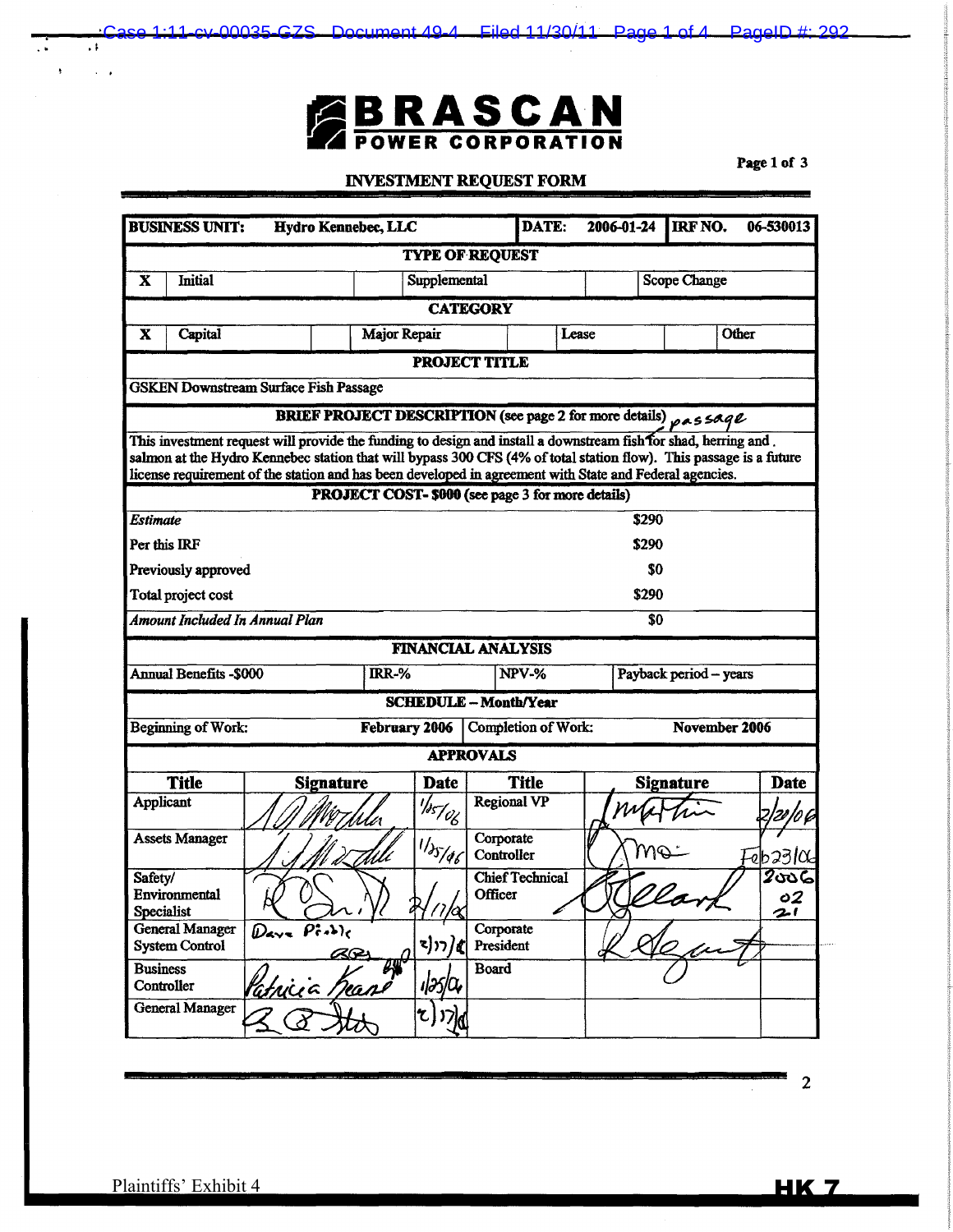# **EBRASCAN FOWER CORPORATION**

Case 1:11-cv-00035-GZS Document 49-4 Filed 11/30/11 Page 2 of 4 PageID #: 293

Page 2 of 3

#### INVESTMENT REQUEST FORM- PROJECT DESCRIPTION

PROJECT TITLE

|                       |                     |       | $2006-01-24$ RF NO. |           |
|-----------------------|---------------------|-------|---------------------|-----------|
| <b>BUSINESS UNIT:</b> | Hydro Kennebec, LLC | DATE: |                     | 06-530013 |
|                       |                     |       |                     |           |
|                       |                     |       |                     |           |

• • . I

GSK.EN Downstream Surface Fish Passage

#### DESCRIBE CURRENT SITUATION AND WHY PROJECf IS REQUIRED

Currently the Hydro Kennebec station does not have any means of transporting adult eel, shad, herring or salmon downstream pass the dam and station other than through the hydro turbines. The 2006 completion and operation of a fish lift at the FPL's Lockwood station is expected to result in 5,000 to 6,000 shad being release upstream of Hydro-Kennebec. Downstream passage through the turbines is expected to result in 15%-20% mortality.

Providing safe downstream passage is a requirement of the station's FERC license. BPNE, State and Federal agencies have agreed to the design concept of this downstream surface passage. Once completed, this gated passage will provide effective passage.

#### PROPOSED SOLUTION

This project will construct a surface gate of approximately 4' x 7' on the station bull nose concrete structure that separates the station from the dam structure. This gated structure will pass the required 300 CFS to satisfy the agency requirement for such a passage to accommodate 4% of the total station maximum flow. A surface boom extending down approximately 10' will be installed as an addition means to transport these surface fish over to the gate bypass. Also a vertically mounted flow inducer will be installed at the bottom of the trash rack area to aid in moving eels and fish species upwards towards the gated opening.

Safety & Environmental: This project will be considered high risk and therefore the successful contractor will need to provide a project safety & environmental plan (SEP) for approval before the start of the project.

Production Impact: At this point in the project design it is anticipated that the station will need to be taken out of service or for 5-7 days at various time to facilitate construction and installation of the boom and flow inducer. It would also be anticipated that there would be a 4-5 day period when the station flow would need to be reduced to a lower intake velocity to allow for work to progress in the fore bay area.

While the fish passage is being utilized at it's capacity of 300 cfs it is estimated that a loss of flow for generation will total approximately \$147,000 per year.  $\sqrt{2}$ <br> $\sqrt{2}$ 

Commercial Terms: It is planned that Cianbro Corporation will be performing this project work on a T &M basis (with a budgetary estimate) due to the complexity and unique nature of this bypass structure.

20 Year Plan: This was not part of the 20 year plan at Hydro Kennebec

OPTIONS EXAMINED

Option 1 - Estimated lost generation from shutting down station in July-October for passage of eel and adult shad= 15.6 GWH in power and \$1,500,000 (\$97/MWH) in revenue. Therefore, this option is not cost effective

Option 2 - Estimated lost generation from shutting down station in September-October (12 hours per day) for passage of eel only  $= 5.5$  GWH per year or \$533,000 in revenue at \$97 MWH.

HK 8

3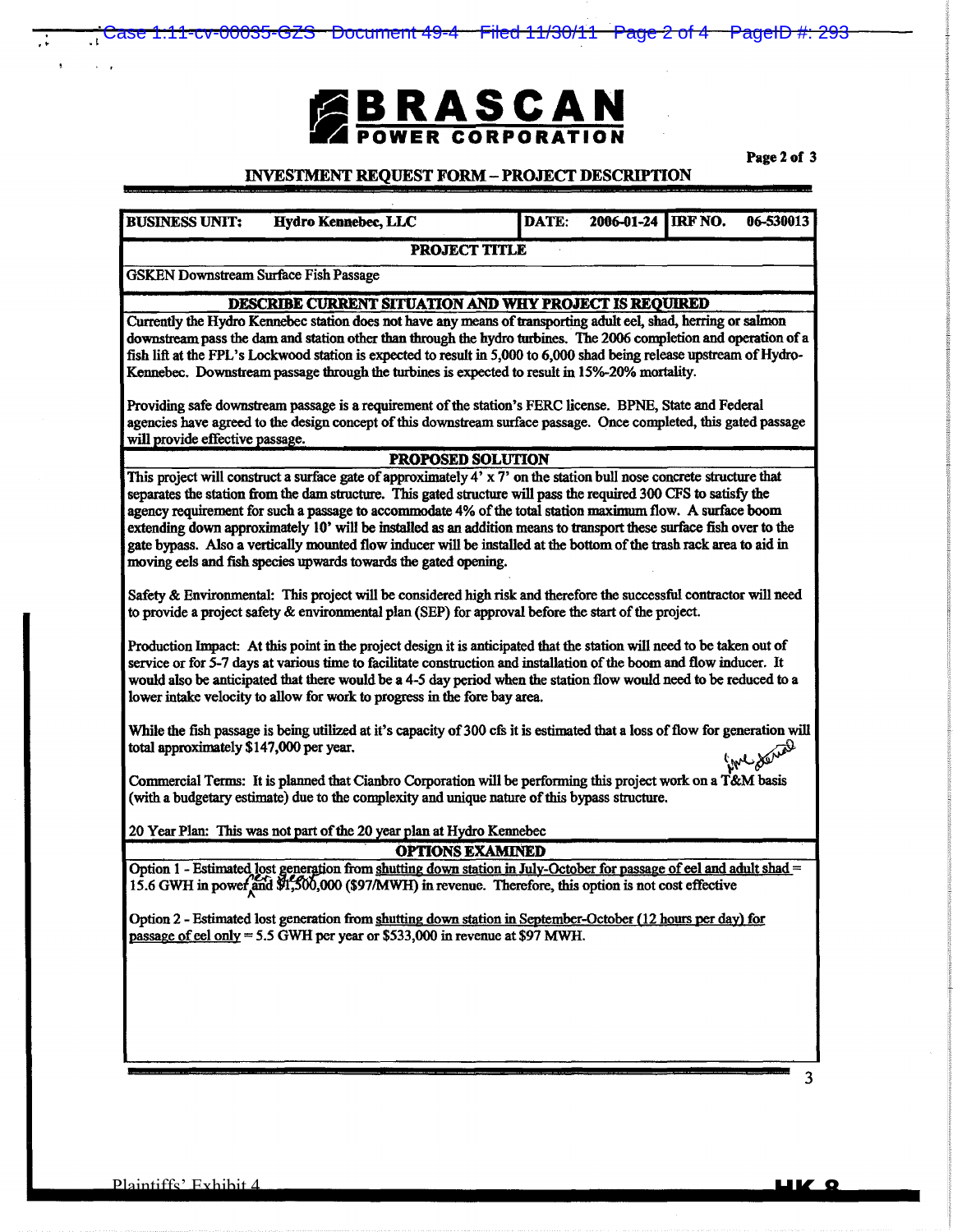

Case 1:11-cv-00035-GZS Document 49-4 Filed 11/30/11 Page 3 of 4 PageID #: 294

#### EXPECTED BENEFITS (financial calculations if monetary benefits)

This by pass will allow BPNE to satisfy the license requirement for downstream passage. This option will also allow the station to maintain power production during the downstream migration therefore eliminating station outages during this period.

Also, through the use of the deflector boom leading to the gated structure, this will aid in moving debris around the station and aid in reducing power loss due to debris build up on the trash racks

| VARIANCE - estimated cost versus annual plan - \$000 |       |  |  |  |  |
|------------------------------------------------------|-------|--|--|--|--|
| <b>Estimate cost per Page 1</b>                      | \$290 |  |  |  |  |
| Amount included in Annual Plan                       | \$0   |  |  |  |  |
| Variance                                             | \$290 |  |  |  |  |
|                                                      |       |  |  |  |  |

If variance greater than 20% or \$100,000 please provide details: This project was not included in the 2006 station spending plan due to the fact that it was not confirmed until August 2005 that Delta's plan for passage was unacceptable to the agencies.

 $\ddot{\cdot}$  .i